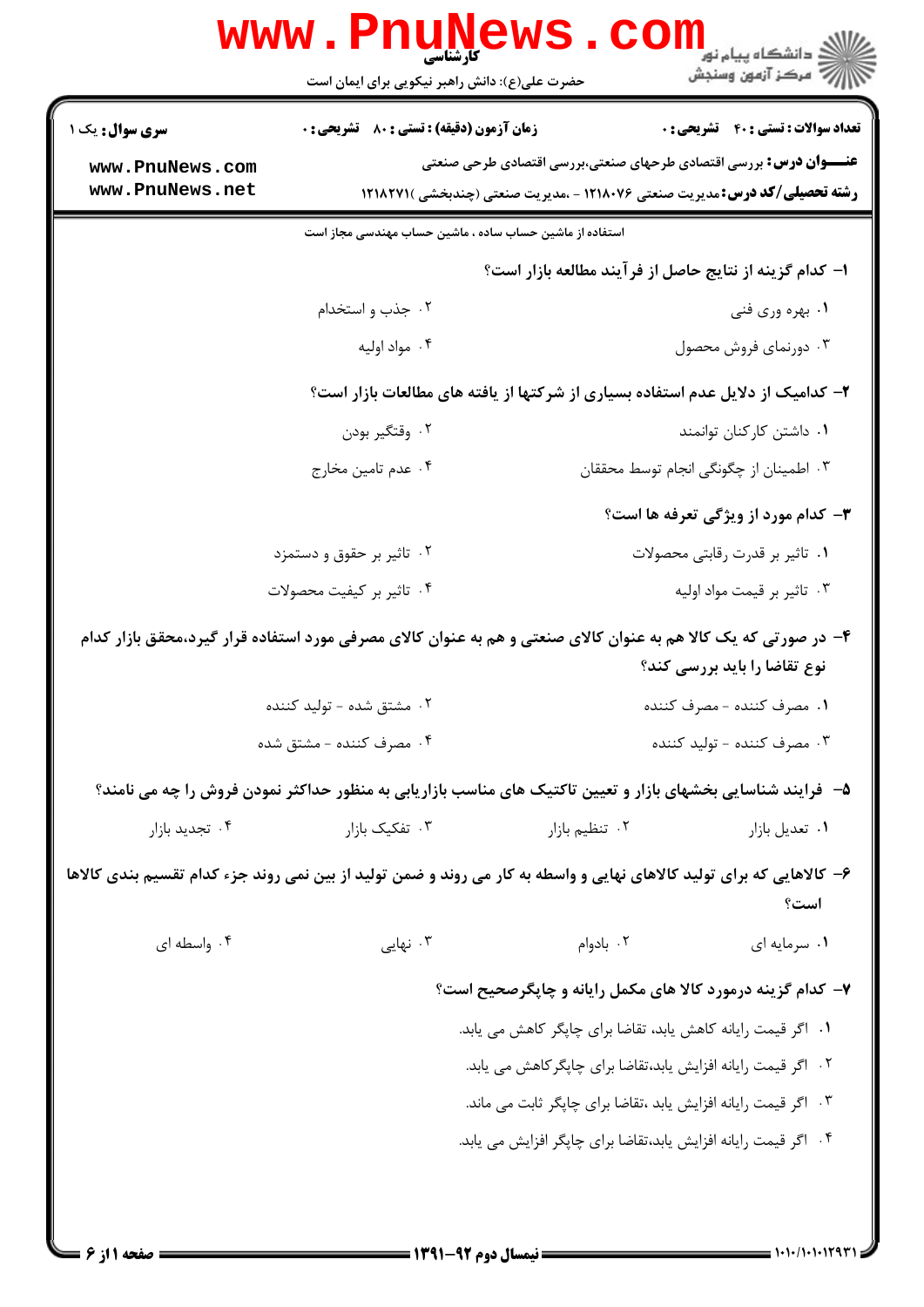|                        | <b>WWW.Pnunet</b><br>حضرت علی(ع): دانش راهبر نیکویی برای ایمان است                                       |                                                              | ≦ دانشگاه پيام نو <mark>ر</mark><br>رآ مرڪز آزمون وسنڊش                                   |
|------------------------|----------------------------------------------------------------------------------------------------------|--------------------------------------------------------------|-------------------------------------------------------------------------------------------|
| <b>سری سوال :</b> ۱ یک | <b>زمان آزمون (دقیقه) : تستی : 80 ٪ تشریحی : 0</b>                                                       |                                                              | <b>تعداد سوالات : تستی : 40 - تشریحی : 0</b>                                              |
| www.PnuNews.com        |                                                                                                          |                                                              | <b>عنـــوان درس:</b> بررسی اقتصادی طرحهای صنعتی،بررسی اقتصادی طرحی صنعتی                  |
| www.PnuNews.net        |                                                                                                          |                                                              | <b>رشته تحصیلی/کد درس:</b> مدیریت صنعتی ۱۲۱۸۰۷۶ - ،مدیریت صنعتی (چندبخشی )۲۱۸۲۷۱ <b>۱</b> |
|                        |                                                                                                          |                                                              | ۸– کدامیک از متغیرهای موثر بر تقاضا غیرقابل کنترل به شمار می رود؟                         |
| ۰۴ استراتژیک           | ۰۳ رقبا                                                                                                  | ۰۲ طرح محصول                                                 | ٠١ تبليغات براي محصول                                                                     |
|                        |                                                                                                          |                                                              | ۹- قیمت اصلی کالا به اضافه بیمه و هزینه حمل را با کدام نماد نشان می دهند؟                 |
| FOB.                   | CIF.                                                                                                     | CID.7                                                        | $FBD$ .                                                                                   |
|                        |                                                                                                          |                                                              | ۱۰– ساده ترین روش در برآورد تقاضای آینده کدام است؟                                        |
|                        | ۰۲ تعیین روند                                                                                            |                                                              | ٠١. مقايسه هاى بين المللي                                                                 |
|                        | ۰۴ استفاده از ضرایب فنی                                                                                  |                                                              | ۰۳ مدلهای اقتصاد سنجی                                                                     |
|                        | 1۱– هدف از کاربرد کدام روش پیش بینی ادغام دانش و قضاوت کارشناسان و دستیابی به پیش بینی های بلند مدت است؟ |                                                              |                                                                                           |
| ۰۴ دلفی                | ۰۳ میانگین متحرک                                                                                         | ۰۲ میانگین وزنی                                              | ٠١. حداقل مربعات                                                                          |
|                        |                                                                                                          |                                                              | 1۲–  با توجه به اطلاعات زیر پیش بینی دوره آینده چقدر خواهد بود؟                           |
|                        |                                                                                                          |                                                              | مقدار پیش بینی دوره قبل=۱۰۰                                                               |
|                        |                                                                                                          |                                                              | مقدار واقعی دوره قبل=۱۲۰                                                                  |
|                        |                                                                                                          |                                                              | ضريب نمو هموار =۵/.                                                                       |
| 157.5                  | 110.7                                                                                                    | 11.7                                                         | 90.1                                                                                      |
|                        |                                                                                                          |                                                              | ۱۳- ظرفیت ممکن تحت شرایط عادی کار را چه می نامند؟                                         |
| ۰۴ بازار $\cdot$       | ۰۳ واقعی                                                                                                 | ۰۲ اسمی                                                      | ۰۱ مطلوب                                                                                  |
|                        | ۱۴– وقتی تقاضا از ظرفیت کوچکترین واحد تولیدی اقتصادی کمتر باشد، کدام گزینه صحیح است؟                     |                                                              |                                                                                           |
|                        |                                                                                                          |                                                              | ٠١. با بررسي اطلاعات بازار تصميم گيري مي شود.                                             |
|                        |                                                                                                          |                                                              | ۰۲ طرح توجيه ندارد.                                                                       |
|                        |                                                                                                          | ۰۳ با بررسی تکنولوژی در نظر گرفته شده تصمیم گیری می شود.     |                                                                                           |
|                        |                                                                                                          | ۰۴ عامل بازار نمی تواند نقش موثری در تعیین ظرفیت داشته باشد. |                                                                                           |
|                        |                                                                                                          |                                                              | ۱۵– علت کاهش هزینه تولید هر واحد محصول با افزایش اندازه کارخانه چیست؟                     |
|                        | ۰۲ خرید عمده مواد اولیه                                                                                  |                                                              | ٠١ فروش بيشتر محصولات توليدي                                                              |
|                        | ۰۴ سرشکن شدن هزنیه ثابت بر روی محصولات تولیدی                                                            |                                                              | ۰۳ سرمایه گذاری بیشتر در مقایسه با سایر رقبا                                              |
|                        |                                                                                                          |                                                              |                                                                                           |

= 1 . 1 . / 1 . 1 . 1 7 9 1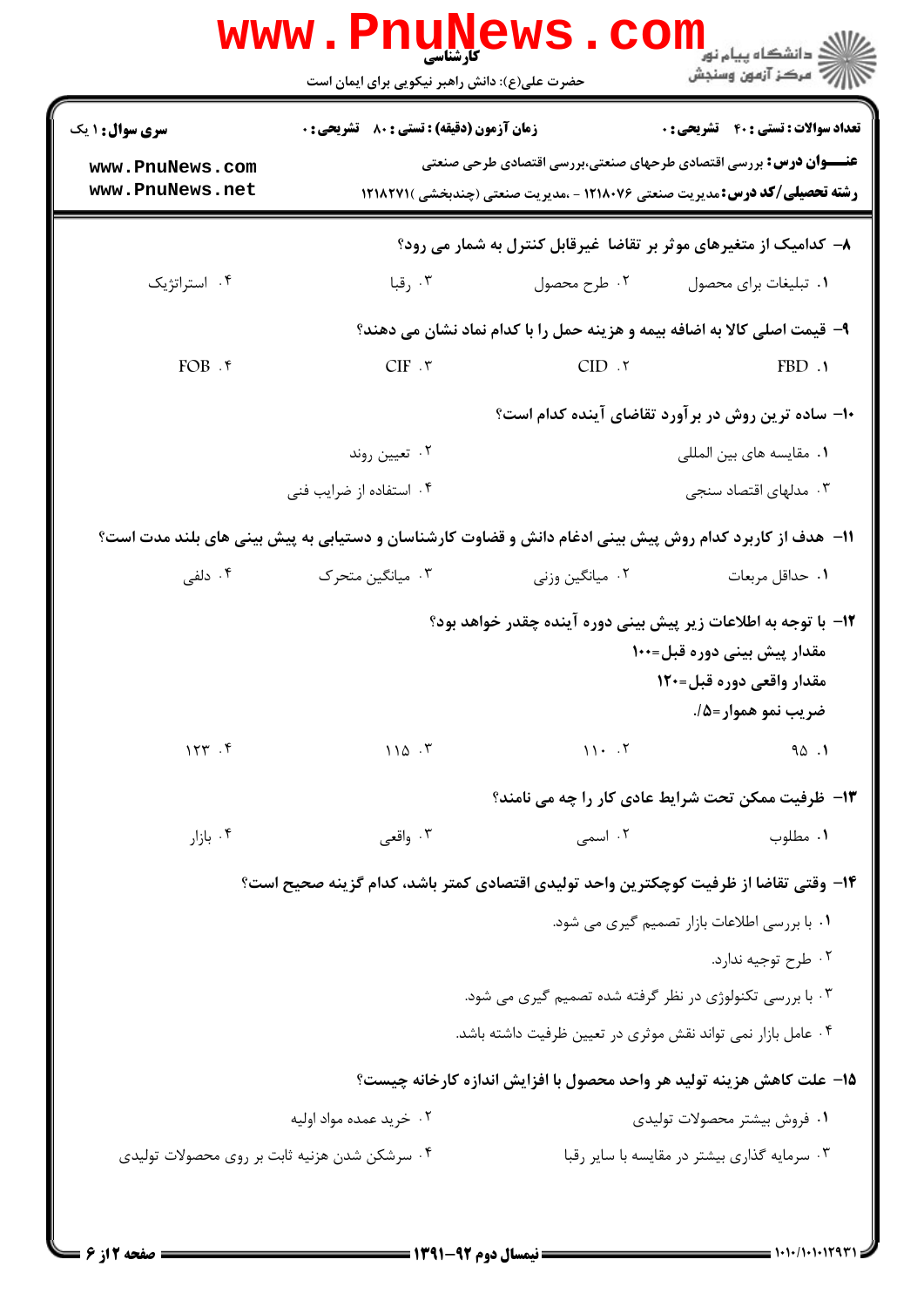|                                                              | <b>www.PnuNews</b><br>حضرت علی(ع): دانش راهبر نیکویی برای ایمان است                                     |                                                                                                                                                               |                                            |
|--------------------------------------------------------------|---------------------------------------------------------------------------------------------------------|---------------------------------------------------------------------------------------------------------------------------------------------------------------|--------------------------------------------|
| <b>سری سوال : ۱ یک</b><br>www.PnuNews.com<br>www.PnuNews.net | <b>زمان آزمون (دقیقه) : تستی : 80 ٪ تشریحی : 0</b>                                                      | <b>عنـــوان درس:</b> بررسی اقتصادی طرحهای صنعتی،بررسی اقتصادی طرحی صنعتی<br><b>رشته تحصیلی/کد درس:</b> مدیریت صنعتی ۱۲۱۸۰۷۶ - ،مدیریت صنعتی (چندبخشی )۱۲۱۸۲۷۱ | <b>تعداد سوالات : تستی : 40 قشریحی : 0</b> |
|                                                              |                                                                                                         | ۱۶- «پیدایش تکنولوژی جایگزین پیشرفته تر » تکنولوژی را به کدام مرحله وارد می کند؟                                                                              |                                            |
| ۰۴ اشباع                                                     | ۰۳ معرفی                                                                                                | ۰۲ رشد                                                                                                                                                        | ۰۱ نزول                                    |
|                                                              | ۱۷- طبقه بندی تکنولوژی به صورت قابل جذب و غیر قابل جذب در کدام دسته بندی قرار می گیرد؟                  |                                                                                                                                                               |                                            |
|                                                              | ۰۲ بر حسب پیچیدگی                                                                                       |                                                                                                                                                               | ۰۱ بر حسب کاربری- سرمایه بری               |
|                                                              | ۰۴ بر حسب مبدا تکنولوژی                                                                                 |                                                                                                                                                               | ۰۳ بر حسب ماهيت تكنولوژى                   |
|                                                              | ۱۸– کدامیک ازگزینه های زیر استدلالهایی درباره استفاده از تکنولوژی در کشورهای در حال توسعه است؟          |                                                                                                                                                               |                                            |
|                                                              |                                                                                                         | ۰۱ تکنولوژی های نوین کارایی بیشتری دارند.                                                                                                                     |                                            |
|                                                              |                                                                                                         | ۰۲ تکنولوژی پیشرفته، محور پیشرفت کشورهای توسعه یافته اند.                                                                                                     |                                            |
|                                                              |                                                                                                         | ۰۳ احتمال دارد هر تکنولوژی به جز تازه ترین آن منسوخ شود.                                                                                                      |                                            |
|                                                              |                                                                                                         | ۰۴ قطع ناگهانی ارتباط با گذشته را نمی توان توجیه کرد.                                                                                                         |                                            |
|                                                              | ۱۹ – یک فروشگاه بزرگ به منظور ساخت انیار مرکزی که به هر سه شعبه دسترسی مناسب داشته باشد،داده های زیر را |                                                                                                                                                               |                                            |

یک فروشگاه بزرگ به منظور ساخت انبار مرکزی که به هر سه شعبه دسترسی مناسب داشته باشد،داده های زیر را استخراج نموده است. با توجه به این اطلاعات مختصات انبار کدام است؟ 19 -

| مختصات شعبه          | میزان کالای حمل | شعىه      |
|----------------------|-----------------|-----------|
|                      | شده در ماه      |           |
| $(Y,\mathcal{G})$    |                 |           |
| $(f.\Lambda\Delta)$  | ۵               | В         |
| $(1 \cdot . \Delta)$ | ١۵              | $\subset$ |

(oM\$) (^Mo) (nMo) (]Ml) \$ # " ( . . . .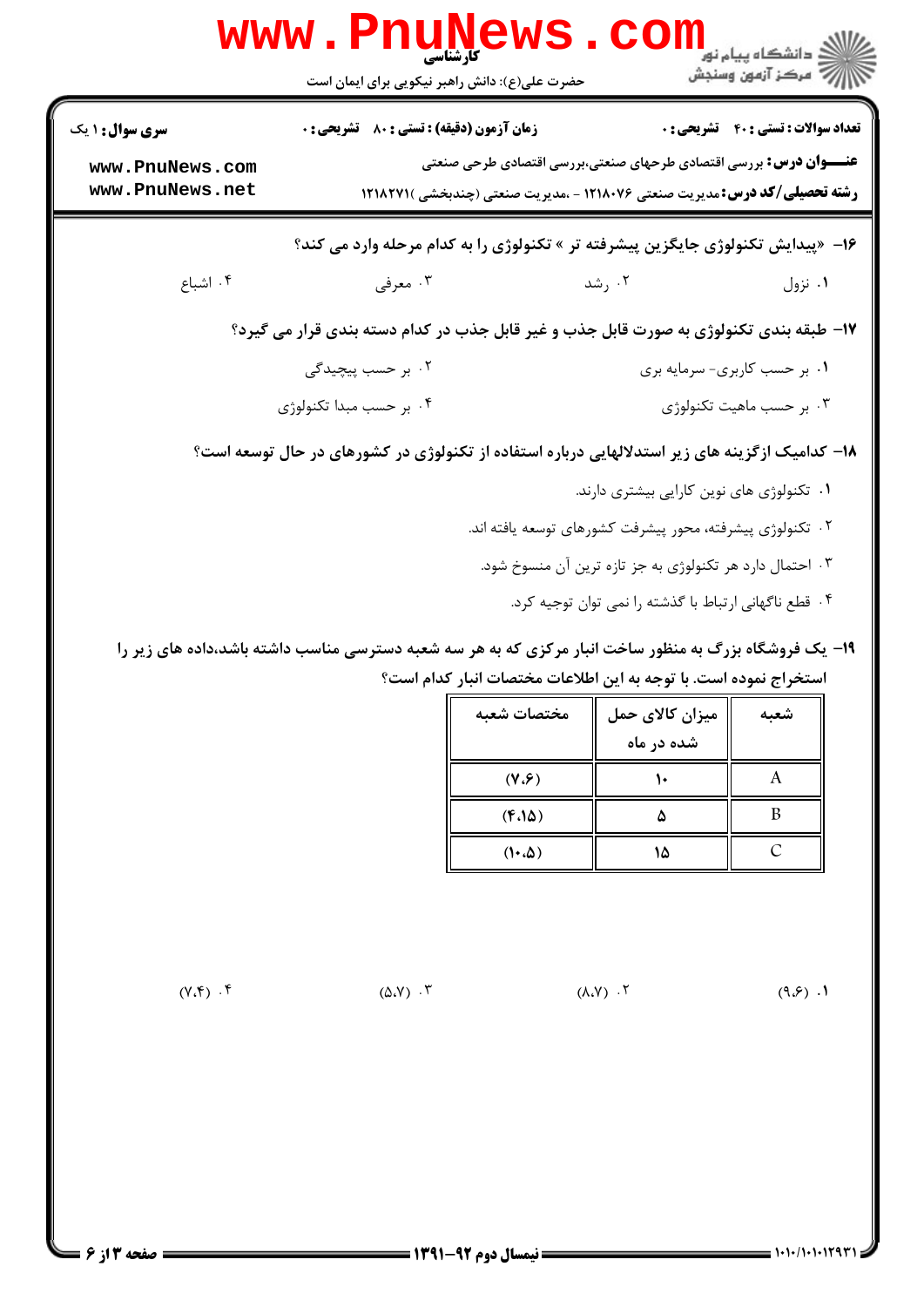|                                                                                                                                       | www.PnuNews.com                                                                                                                                                             |    |                        | د دانشگاه پيام نور<br>رآ - مرڪز آزمون وسنڊش                                                                 |  |
|---------------------------------------------------------------------------------------------------------------------------------------|-----------------------------------------------------------------------------------------------------------------------------------------------------------------------------|----|------------------------|-------------------------------------------------------------------------------------------------------------|--|
| سری سوال: ۱ یک                                                                                                                        | حضرت علی(ع): دانش راهبر نیکویی برای ایمان است<br><b>زمان آزمون (دقیقه) : تستی : 80 ٪ تشریحی : 0</b>                                                                         |    |                        | <b>تعداد سوالات : تستی : 40 - تشریحی : 0</b>                                                                |  |
| www.PnuNews.com<br>www.PnuNews.net                                                                                                    |                                                                                                                                                                             |    |                        | <b>عنـــوان درس:</b> بررسی اقتصادی طرحهای صنعتی،بررسی اقتصادی طرحی صنعتی                                    |  |
|                                                                                                                                       | <b>رشته تحصیلی/کد درس: م</b> دیریت صنعتی ۱۲۱۸۰۷۶ - ،مدیریت صنعتی (چندبخشی )۲۱۸۲۷۱ (<br><b>۲۰</b> - با توجه به اطلاعات زیر کدام مکان با چه امتیازی مناسب محل تاسیس شرکت است؟ |    |                        |                                                                                                             |  |
|                                                                                                                                       | امتیاز مکان۱    امتیاز مکان۲                                                                                                                                                |    | وزن(درصد)              | عامل                                                                                                        |  |
|                                                                                                                                       |                                                                                                                                                                             |    |                        |                                                                                                             |  |
|                                                                                                                                       | ۵۰                                                                                                                                                                          | ٧٠ | $\mathfrak{f}$ .       | مواد اوليه                                                                                                  |  |
|                                                                                                                                       | ۸۰                                                                                                                                                                          | ۶٠ | ٣٠                     | نیروی کار                                                                                                   |  |
|                                                                                                                                       | ٩٠                                                                                                                                                                          | ۸۰ | ٣٠                     | ماليات                                                                                                      |  |
| ۰۴ مکان ۱- امتیاز ۷۵                                                                                                                  | ۰۳ مکان ۲- امتیاز ۷۱                                                                                                                                                        |    | ۰۲ مکان ۱- امتیاز ۷۱   | ۰۱ مکان ۲- امتیاز ۷۳                                                                                        |  |
| OFFICE . ۴                                                                                                                            | SPSS . ٣                                                                                                                                                                    |    | OMIS .Y                | <b>۲۱</b> - از کدام نرم افزار می توان در انتخاب محل اجرای طرحها استفاده کرد؟<br>EXCEL .1                    |  |
|                                                                                                                                       |                                                                                                                                                                             |    |                        |                                                                                                             |  |
|                                                                                                                                       |                                                                                                                                                                             |    |                        | <b>۲۲- منظور از «لی اوت» ساختمانها در طراحی کارخانه چیست؟</b>                                               |  |
|                                                                                                                                       |                                                                                                                                                                             |    |                        | ٠١ تركيب ساختمانها از لحاظ موقعيت مكاني آنها نسبت به يكديگر<br>۰۲ بررسی و گزینش شیوه تولید در ساختمان مرکزی |  |
|                                                                                                                                       |                                                                                                                                                                             |    |                        | ۰۳ محل نصب ماشین آلات در ساختمانهای تولید                                                                   |  |
|                                                                                                                                       |                                                                                                                                                                             |    |                        | ۰۴ ملاحظات مربوط به توسعه و گسترش ساختمانهای شرکت                                                           |  |
| ۲۳- اگر در برنامه زمانبندی یک پروژه، برآورد زمان با خوش بینی ۶، بدبینی ۱۸ و زمان محتمل ۱۲ باشد، به دو سوال زیر پاسخ                   |                                                                                                                                                                             |    |                        |                                                                                                             |  |
|                                                                                                                                       |                                                                                                                                                                             |    |                        | دهيد.                                                                                                       |  |
| $\Upsilon \Delta$ .                                                                                                                   | $\gamma$ $\gamma$                                                                                                                                                           |    | 15.7                   | میانگین زمان انجام پروژه در تکینیک پرت چقدر خواهد بود؟<br>15.1                                              |  |
|                                                                                                                                       |                                                                                                                                                                             |    |                        |                                                                                                             |  |
| $\gamma$ . $\zeta$                                                                                                                    | ٢۴– با توجه به اطلاعات سوال قبل(سوال٢٣ )، انحراف معيار زمان پيش بيني شده چقدر است؟<br>$\Delta$ . ٣                                                                          |    | $Y \cdot \Delta$ .     | f.1                                                                                                         |  |
|                                                                                                                                       |                                                                                                                                                                             |    |                        | ۲۵– کدامیک از منابع مالی داخلی شرکت در تامین وجوه مورد نیاز است؟                                            |  |
| ۰۴ سود ويژه                                                                                                                           | ۰۳ اخذ وام                                                                                                                                                                  |    | ۰۲ انتشار اوراق قرضه   | ۰۱ فروش سهام                                                                                                |  |
|                                                                                                                                       |                                                                                                                                                                             |    |                        |                                                                                                             |  |
| ۲۶– در خصوص کدامیک از معیارهای ارزشیابی طرحهای سرمایه گذاری بی معناست که وارد تجزیه تحلیل تفصیلی شویم و<br>تصمیم را به تاخیر اندازیم؟ |                                                                                                                                                                             |    |                        |                                                                                                             |  |
| ۰۴ نرخ بازده داخلی                                                                                                                    | ۰۳ نسبت هزينه منفعت                                                                                                                                                         |    | ۰۲ هزینه سالانه سرمایه | ۰۱ فوريت                                                                                                    |  |
|                                                                                                                                       |                                                                                                                                                                             |    |                        |                                                                                                             |  |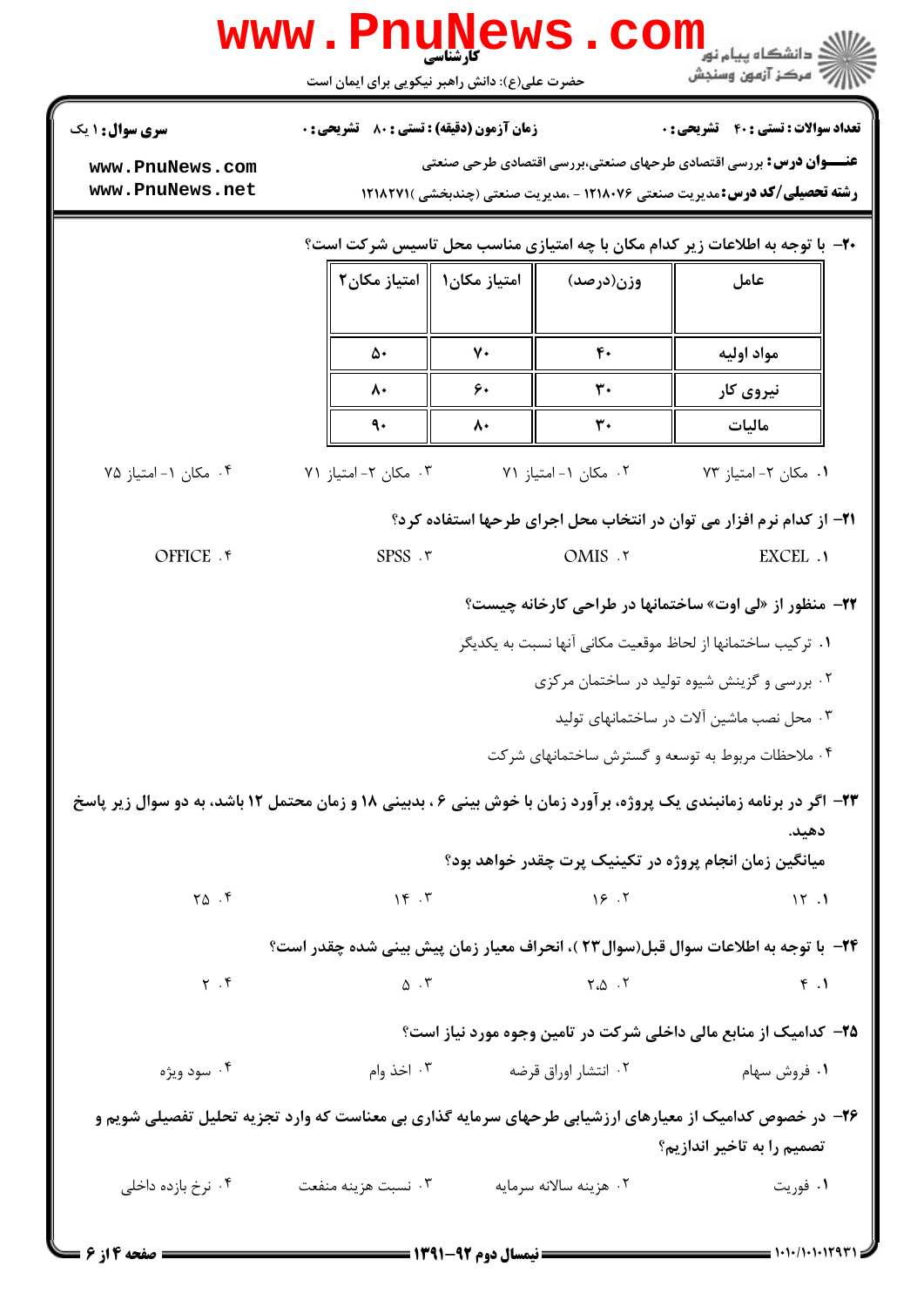|                                    | کارشناسی<br>حضرت علی(ع): دانش راهبر نیکویی برای ایمان است                                                                              |                                                                                                                                                                       |                  | ڈ دانشگا  پیام نور<br>رِ ۖ مرڪز آزمون وسنڊش                                       |  |  |
|------------------------------------|----------------------------------------------------------------------------------------------------------------------------------------|-----------------------------------------------------------------------------------------------------------------------------------------------------------------------|------------------|-----------------------------------------------------------------------------------|--|--|
| <b>سری سوال :</b> ۱ یک             | <b>زمان آزمون (دقیقه) : تستی : 80 ٪ تشریحی : 0</b>                                                                                     |                                                                                                                                                                       |                  | <b>تعداد سوالات : تستي : 40 ٪ تشريحي : 0</b>                                      |  |  |
| www.PnuNews.com<br>www.PnuNews.net |                                                                                                                                        | <b>عنـــوان درس:</b> بررسی اقتصادی طرحهای صنعتی،بررسی اقتصادی طرحی صنعتی<br><b>رشته تحصیلی/کد درس:</b> مدیریت صنعتی ۱۲۱۸۰۷۶ - ،مدیریت صنعتی (چندبخشی )۲۱۸۲۷۱ <b>۱</b> |                  |                                                                                   |  |  |
|                                    | ۲۷- با توجه به اطلاعات جدول زیر گزینه صحیح را در خصوص دوره بازگشت مناسب انتخاب کنید.                                                   |                                                                                                                                                                       |                  |                                                                                   |  |  |
|                                    |                                                                                                                                        | ب                                                                                                                                                                     | الف              | طرح                                                                               |  |  |
|                                    |                                                                                                                                        | $\mathbf{r}_{\mathbf{f}^{\star},\cdots}$                                                                                                                              | <b>TA</b>        | سرمايه اوليه                                                                      |  |  |
|                                    |                                                                                                                                        | $\Lambda$                                                                                                                                                             | $V \cdot \cdots$ | عاديدي<br>سالانه                                                                  |  |  |
|                                    |                                                                                                                                        | $\Delta$                                                                                                                                                              | $\mathbf{y}$     | ارزش اسقاط                                                                        |  |  |
|                                    |                                                                                                                                        | ۵                                                                                                                                                                     | $\pmb{\Delta}$   | عمر مفيد<br>(سال)                                                                 |  |  |
| ۰۴ طرح ب - ۳،۵                     | ۰۳ طرح ب-۲،۲۵                                                                                                                          | ٢. طرح الف- ۴                                                                                                                                                         |                  | ٠١. طرح الف- ۴،٢۵                                                                 |  |  |
| ۰۴ ارزش فعلی خالص                  | ۲۸- در کدام یک از معیارهای ارزیابی طرح سرمایه گذاری بدلیل تاثیر روشهای استهلاک، ارقام مختلفی از درآمد در شرکت<br>۰۳ نرخ بازده حسابداری | ۰۲ هزینه سالانه سرمایه                                                                                                                                                |                  | شناسایی می شود؟<br>۰۱ نرخ بازده داخلی                                             |  |  |
|                                    | سرمایه گذاری اولیه ۱۰۰٬۰۰۰ ریال –در پایان سال اول دوم و سوم به ترتیب ۴۰٬۰۰۰، ۶۰٬۰۰۰ و ۵۰٬۰۰۰ عایدی –نرخ تنزیل ۱۰٪                      | عامل تنزيل يک ساله ٩٠٩/. - دو ساله ٨٢۶/.- سه ساله ٧۵١/.                                                                                                               |                  | ۲۹- با توجه به اطلاعات زیر به سوالات زیر پاسخ دهید.<br>جمع کل ارزش فعلی چقدر است؟ |  |  |
| 157.54                             | $115.0 \cdot \cdot \cdot$ $\cdot$ $\cdot$                                                                                              | $160.1 \cdot 17$                                                                                                                                                      |                  | 170.51                                                                            |  |  |
|                                    |                                                                                                                                        | <b>۳۰-</b> کدام گزینه در خصوص NPV این طرح صحیح است؟                                                                                                                   |                  |                                                                                   |  |  |
| $Y \cdot \Delta Q \cdot \cdot f$   | $Y \Delta V \cdot \cdot \cdot Y$                                                                                                       | $Y - YY + Y$                                                                                                                                                          |                  | $T\Delta \mathcal{F}\cdots$ .                                                     |  |  |
|                                    |                                                                                                                                        | ٣١- اگر نرخ تنزيل ١٢٪ باشد ،كدام گزينه در خصوص تغيير نتايج صحيح است؟                                                                                                  |                  |                                                                                   |  |  |
|                                    | ۲. سرمایه گذاری اولیه افزایش می یابد.                                                                                                  |                                                                                                                                                                       |                  | ۰۱ خالص ارزش فعلی کاهش می یابد.                                                   |  |  |
|                                    | ۰۴ عایدات طرح تغییر می کند.                                                                                                            |                                                                                                                                                                       |                  | ۰۳ دوره بازگشت سرمایه کم می شود.                                                  |  |  |
|                                    |                                                                                                                                        |                                                                                                                                                                       |                  | ٣٢- نسبت هزينه منفعت (BCR) كدام است؟                                              |  |  |
| Y.1Y.5                             | $\lambda$ . $\lambda \tau$ . $\tau$                                                                                                    | $Y,Y \cap Y$                                                                                                                                                          |                  | 1.50.1                                                                            |  |  |
|                                    |                                                                                                                                        |                                                                                                                                                                       |                  |                                                                                   |  |  |

**DESIMATE** 

 $\bigcap$   $\bigcap$ 

 $1.111$ 

 $\mathbf{L}$ 

an Lagan Laga